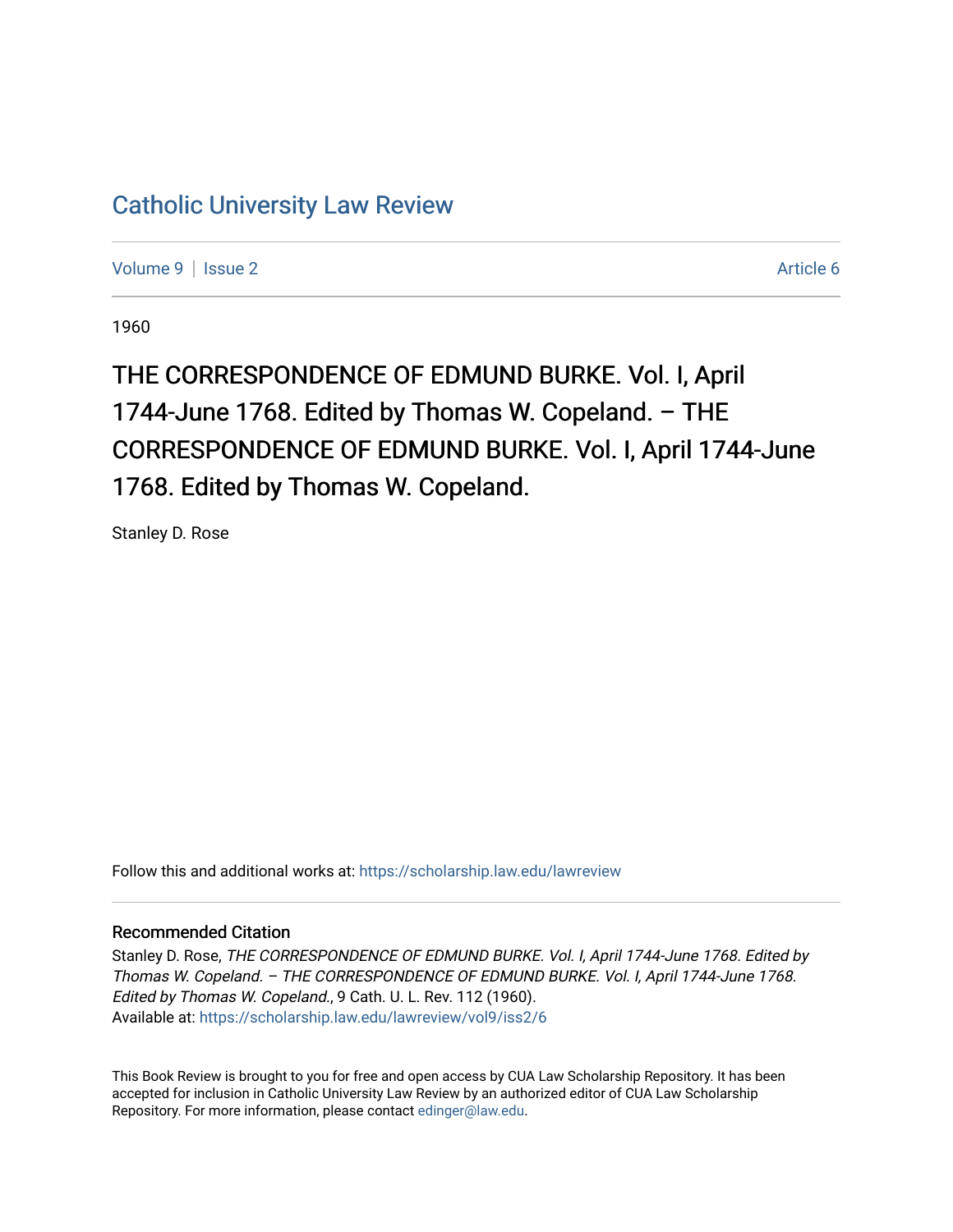## BOOK REVIEWS

**THE CORRESPONDENCE OF** EDMUND **BURKE.** Vol. I, April 1744-June 1768. Edited **by** Thomas W. Copeland. Chicago, University of Chicago Press, 1958. Pp. xxvi, 377. \$8.00.

A **PHILOSOPHICAL** ENQUIRY **INTO THE** ORIGIN **OF OUR IDEAS OF THE** SUBLIME AND BEAUTIFUL. By Edmund Burke. Edited with an Introduction and Notes **by** J. T. Boulton. New York, Columbia University Press, 1958. Pp. cxxx, 197. \$5.00.

This first volume of the correspondence of Edmund Burke includes most of the surviving letters of Burke's first **37** years. The next nine volumes will be needed to include the letters of his last 30 years. This is an appropriate division of Burke's life. He achieved no real eminence until after his fortieth year, but all that came first was preparation. Burke was born in 1729. He finished his secondary education at Abraham Shackleton's school in Ballitore and was admitted to Trinity College in Dublin on April 14, 1744. His correspondence opens with letters written by him in that month.

The first letter is two and one half printed pages. It is filled with information of interest to his former schoolmate, Richard Shackleton, it is literate (with a reasonable sprinkling of misspelling), the sheer pleasantness and fullness of the letter is beyond what can be expected today, but, above all, it shows a learning which exceeds that attained by one of Burke's modern counterparts-a first or second year American high school student. He tells in this letter of being examined prior to admission to the college in Vergil, Horace, and Homer. The examiner told young Ned "that I was more fit for the college than three parts of my class." In short, not a genius, but a good student.

These opening letters therefore reveal a vivacious and ambitious student who had a private secondary education that made him at fifteen years an excellent candidate for a provincial college. They point to a level of achievement by a class of young men in Ireland in the early eighteenth century that is not equalled by any class of young men of the same age group in America today. It cannot be argued that this was an education heavily weighted in the classics and that sort of schooling is gone now. We are discussing friendly letters written in English. This young man is already at home in the English language, he can toss it into humorous verse or information prose, his allusion shows a familiarity with English and European literature, and, when called upon, he could read from the classics of the foreign languages he had studied, Latin and Greek. Two years later, on June 1, 1746, he was "examin'd for 2 days in all the Roman and Greek authors of note."' He was successful and was elected to a very fine scholarship of which one of the perquisites was that he had a vote for a member of Parliament-and he was now but seventeen.

He had early learned one of the secrets of success in this world. He

**<sup>&#</sup>x27;CORRESPONDENCE I, 66.**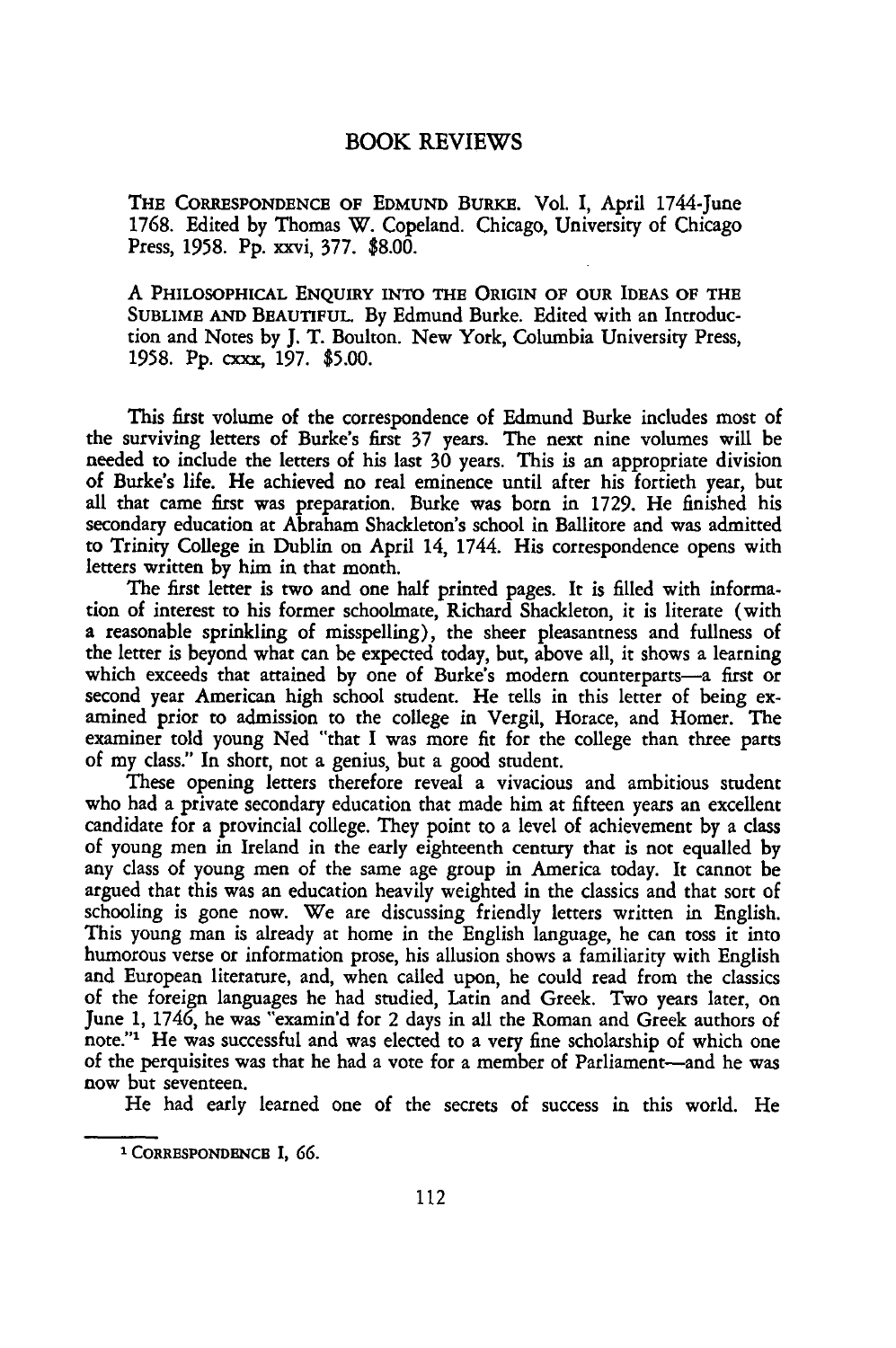wrote in October of 1744 on the subject of diligence: "I know that it's the gate by which we must pass to knowledge and fortune, that without it we are both unserviceable to ourselves and our fellow-Creatures and a burthen to the Earth."2

In those early years he feared that he was giddy and superficial. Twenty-two years later, in the first months of his parliamentary career, this diligence had brought him "very near death."<sup>3</sup> But this was Burke's mark-energy, mastery of subject matter, eternal diligence. This diligence, almost foreign to his age, allied to his great powers are sufficient to explain his dominating position in the House of Commons.

A literary career could have been prophesied from the interests of Burke's college days. It can be assumed that paternal pressure led to the half-hearted stab at the law. The backsliding into literature was foreseeable. Then, strangely enough, a moderate success in literature was followed by the abandonment of this career and the assumption of another. In 1759 Burke became the secretary of William Gerard Hamilton. The quarrel in 1765 that ended their relationship was apparently based in part upon Burke's dissatisfaction with the time that he was able to devote to his own literary interests. Burke was at a critical moment in his life. His next move diverted him finally from literature and led him into politics for the rest of his life. On July **11, 1765,** Burke became the private secretary to Charles Watson Wentworth, 2nd Marquis of Rockingham-"who has the reputation of a man of honour and integrity; and with whom, they say, it is not difficult to live."<sup>4</sup> On December 24 of the same year he was elected to Parliament-<br>"yesterday I was elected for Wendover, got very drunk, and this day have an heavy cold."<sup>5</sup>

On January 18, **1766,** he made his first speech in Commons. "All I hoped was to plunge in, and get off the first horrors; I had no hopes of making a figure. I find my Voice not strong enough to fill the house; but I shall endeavour to raise it as high as it will bear."<sup>6</sup> Within one month of his debut, Burke was marked as an orator when he received the public commendation of Mr. Pitt.

He was in politics for good. From this time forward his letters are filled with the problems arising out of the business of the House. It is all interesting for a variety of reasons, but what do we learn of Burke? The answer must be that we learn very little. In his early life he almost never tells what books he is reading. There is no hint as to what made Burke write a satire on Bolingbroke. As will be discussed later, the sources of the Enquiry can only be inferred from an internal examination of the work. What can be concluded is that Burke's political life is fully documented. But the omissions are frustrating, particularly with respect to his early career.

Burke's career in journalism has been described elsewhere by Professor Copeland.7 Burke began his work on the *Annual Register* in 1758. Virtually no sign of this activity creeps into his correspondence. Even assuming that public knowledge of his part in this sort of work might injure his reputation, as Professor

<sup>2</sup>Ibid. at 32.

*<sup>3</sup> Ibid.* at 239.

<sup>4</sup>Ibid. at 211. *5Ibid.* at 223.

*<sup>6</sup>Ibid.* at 233. **<sup>7</sup> COPELAND, OUR EMINENT FRIEND, EDMUND BURKE** 92 *et seq.*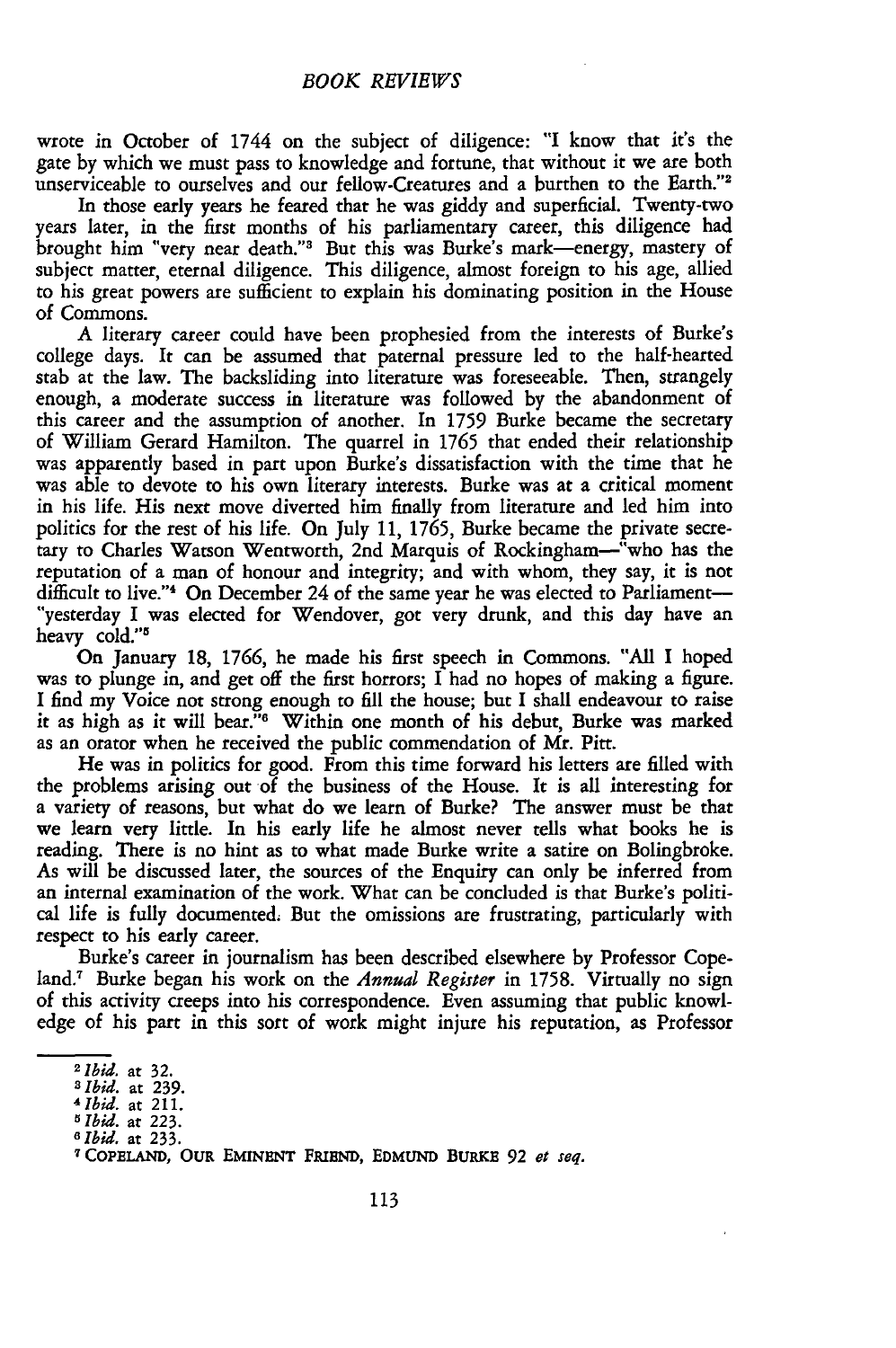Copeland suggests, nevertheless it might be expected that Burke would have mentioned, for instance, the books reviewed by him in the *Register.* Professor Copeland believes that Burke wrote the entire magazine from 1758 to **1766.** During that time scores of books were reviewed by him. No reference to any of them appears in his correspondence. Again relying on Professor Copeland, we know that Burke was secretive about his family and financial affairs. It is clear that he was also secretive about the sources of his ideas. This secretiveness however is a challenge to students. It is to be hoped that the revived interest in Burke and the assistance of this new edition of Burke's Correspondence will stimulate the work needed to ferret out the intellectual background of this remarkable man.

The publication of this new and more complete edition of Burke's correspondence is a group project. Eight editors will share the work. Each will contribute one volume at the expected rate of one per year. The ninth volume will be an index. The dust jacket calls for ten volumes in the series. This apparent mistake will clear itself up in time. Physically, it will be a very handsome set of books. As a suggestion, I would like to see in one of the later volumes reproduction of Burke's handwriting taken from various times in his life.

The Correspondence, as noted, is not so revealing as one would desire. And in the second matter of major interest in this review, Burke's essay on aesthetics, the views expressed must be also explained and supported by editorial comment. *The Enquiry* first appeared on April 21, 1757. In August Burke sent a copy of **.a** little performance of mine" to Richard Shackleton. Of this work he says: "It lay by me for a good while, and I at last ventured it out."<sup>8</sup> How long it had so lain raises a question for scholars.

In a letter written ten years earlier to Shackleton, Burke had mentioned: "I have myself almost finished a piece-an odd one; but you shall not see it until . it comes out, if ever . . . ."<sup>9</sup> The editor takes this and other similarly obscure remarks as evidence of early work on the *Sublime and Beautiful.* This has been a persistent belief. The editor quotes to similar effect from Prior's early biography of Burke. Carl Cone, Burke's most recent biographer, repeats the assertion that Burke wrote much of the manuscript before he left Trinity College.10 I do not believe that the available evidence proves this fact beyond doubt.

So let us turn to the work on aesthetics that established Burke as a literary figure."' The volume here presented is the first critical edition of the *Sublime and Beautiful* in the two hundred years since its publication. The editor is a lecturer in English at the University of Nottingham. His 127-page introduction to the *Enquiry* is a very able performance. I believe that it can be said with assurance that there is nothing available that equals this essay. The editor knows not only the place of aesthetics in eighteenth century thought but also Burke's place in aesthetics. He makes no extravagant claims for Burke and he is satisfied to say no more than that Burke's theory "is no longer acceptable." Here it does not seem advisable to do more than briefly show the problems involved in under-

**<sup>8</sup> CORRESPONDENCE I, 123.**

*OIbid.* at **92. (28** May 1747). **<sup>1</sup> 0 CONE, BURKE AND THE NATURE OF POLITICS 11.**

**<sup>11</sup>**The term "aesthetics" was invented **by** a German, Baumgarten, in 1735. It became the title of a book **by** him in **1750. HAZARD, EUROPEAN THOUGHT IN THE EIGHTEENTH CENTURY FROM MONTESQUIEU TO LESSING 360.**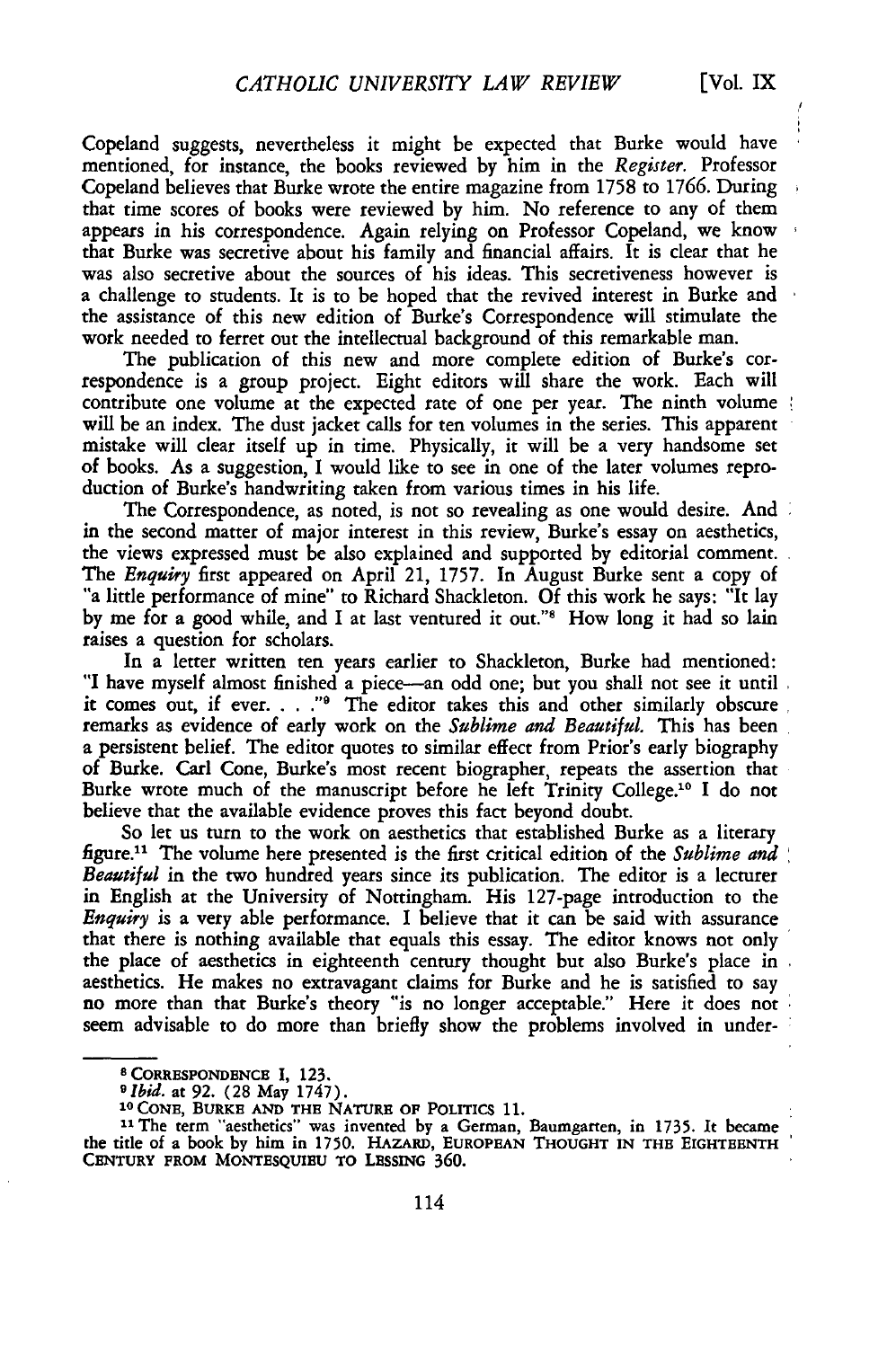standing what Burke attempted to do in this work. We do not know what attracted him to aesthetics nor, as noted, do we know Burke's preparation for authoritative writing in the field. Mr. Boulton's researches make it clear what that background must have been. After an examination of Burke's aesthetic theory, some general consideration on Burke's thought will be advanced.

A just evaluation of this one work of Burke's requires that it be considered in its proper place in eighteenth century English philosophical thought. For this purpose, it will be useful to consider the work of David Hume. Hume considered the problems that arise throughout the full range of philosophy. His resolution of these problems presents an integrated philosophy in the main current of eighteenth century thinking. His writings are generally available, and they are better known than most of the other names that might have been selected.

Hume's metaphysics appeared on the English scene in 1738. Their ultimate effect was to unhinge the philosophy of most of his contemporaries. Suppose this man now turned to the field of ethics and aesthetics. The same sceptical eye cast in these directions should cause a similar upheaval. But it did not happen. Hume accepted the existing moral conventions but struck at the ethical theories then current. Naturally he did not accept the will of God as any basis for doing good. He also rejected reason as a basis for determining the good. The rules of morality were not to be derived from reason or understanding. The source of virtue is the passions. Passions, according to Hume, are impressions of the mind arising out of original sensations which produce pleasure or pain in the body.

Thus our passions prompt us to action by their very structure. We have received the impression of pleasure or pain. We want one and wish to avoid the other. It appears quite convenient therefore that Hume finds that

"Virtue is distinguished **by** the pleasure, and vice by the pain, that any action. sentiment, or character, gives us **by** the mere view and contemplation." **<sup>12</sup>**

In **1751,** in his *Enquiry Concerning the Principles of Morals* Hume returned to his analysis of moral problems. He examined specific virtues and found that the basis of the pleasure they gave was the fact of their utility. He described how a man becomes "favourable to all those habits or principles, which promote order in Society, and insure to him the quiet possession of so inestimable a blessing."18

This clearly requires that there be a community consensus so that the approved good equals the orderly way of conducting affairs. That intra-community divisions on points of morals exist is a fact. There should therefore be some focus at which the approved course of conduct is determined. But Hume never isolates who will do the approving that determines the good; whose esteem makes the right and the just.

However, he does answer this question in a closely related field when he seeks a standard of taste, that is, "a rule **by** which the various sentiments of men may be reconciled."<sup>14</sup> He asserts that "few are qualified to give judgment on any work of art, or establish their own sentiment as the standard of beauty." Few such critics may be but nevertheless they can be found. Hume suggests what their background will be. They will be men of delicate feeling and good sense, who are free of

**<sup>1</sup> <sup>2</sup> HUME,** A TREATISE **OF HUMAN NATURE II, 183** (Everyman's ed).

**<sup>&#</sup>x27; <sup>8</sup> HuME, ESSAYS, LITERARY, MORAL, AND POLITICAL** 435.

**<sup>14</sup>** *Ibid.* at **135-36.**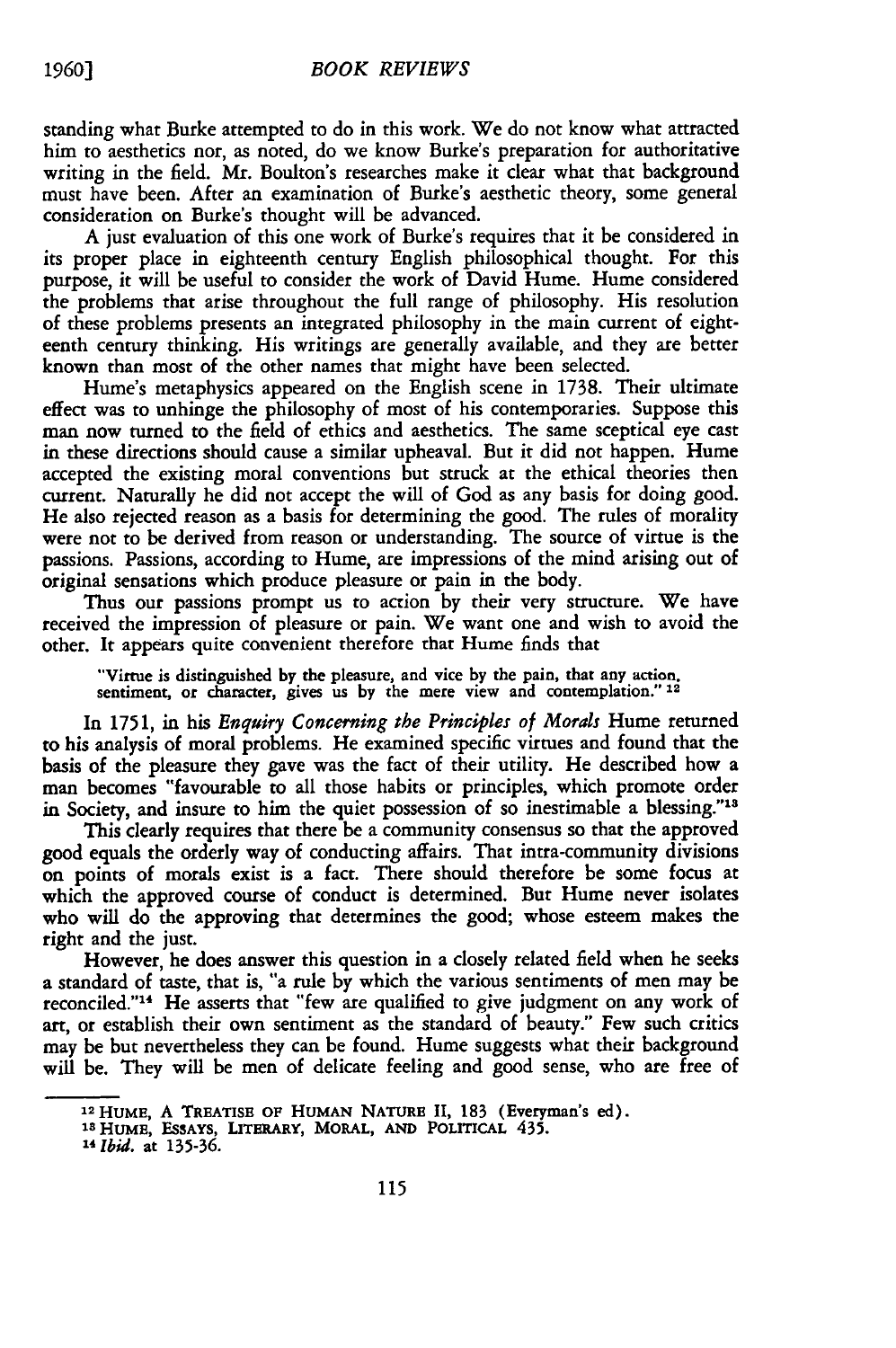prejudice, and who have practised the arts. These men by their superior discernment will persuade and convince and will establish a standard of taste. And so despite the subjective foundations of his aesthetic theory there is, according to Hume, **an** empirical regularity, a factual sameness of judgment that provides a common standard of taste for a given time and place. This is an implicit confession that neither beauty nor the good are completely subjective concepts. But eighteenth century *theory* does not explain the qualifications.

Actual experience, of course, demonstrates the existence of this empirical regularity. It is not at all difficult to identify a work by an eighteenth century artist. We are familiar with the neat English garden, Watteau's gay and artificial paintings of the French court, the rhymed couplet. The actuality is recognizable because it was dictated by, and restrained to, well known rules and conventions of artistic production.<sup>15</sup>

Hume was not the sole spokesman for English aesthetics in the eighteenth century. There were other names in this field: Shaftesbury, Hutcheson, Lord Kames, Sir Joshua Reynolds. But it can be agreed that English thinkers were virtually one in rejecting the classical emphasis upon the work of art itself. As one student describes it, the English school of empirical aesthetics "is interested rather in the subject enjoying art and it endeavors to gain a knowledge of his inner state and to describe it with the instruments of empiricism."'16

It is this approach to aesthetic problems that tends to confuse a modern reader. We examine great works of art. We discuss philosophies of art. There appears to be a body of knowledge that can be learned and reflected upon. Beauty is an attribute of a work of art and I believe that the modern view is that beauty is determined by cultural considerations rather than instincts. But the sense psychologies of the eighteenth century would not support such a view. When we turn to Burke with this background, we can see why the editor states that Burke's views are "no longer acceptable."

For Burke, "beauty [is] ... that quality or those qualities in bodies by which they cause love, or some passion similar to it."<sup>17</sup> Or again, "beauty is, for the greater part, some quality in bodies, acting mechanically upon the human mind by the intervention of the senses."<sup>18</sup> These definitions suggest Burke's contribution to English aesthetics. As his editor states, Burke elected "to take up the uncompromising sensationist viewpoint."<sup>19</sup> This attitude forces Burke to examine and to reject the then current theories of the origin of beauty. Beauty does not consist in a certain proportion of the parts of an object. Nor is fitness the test for beauty. Beauty is not related to perfection nor to virtue. All of these criteria, it will be noted, are conceptual. But Burke insists that beauty is independent of the reasoning process of the mind. He then enumerates the sensible qualities

<sup>&</sup>lt;sup>15</sup> In examining these subjective aesthetic theories of the eighteenth century, one authoritative work makes the following point: "Why did the radical beginning not make a radical ending? In part it was because the practical authority of the French taste which<br>came out of Boileau's age dominated the Great Britain of at least the first half of the eighteenth century." GILBERT AND KUHN, A HISTORY OF ESTHETICS, (Rev. ed.) 234.

<sup>&</sup>lt;sup>16</sup> CASSIRER, THE PHILOSOPHY OF THE ENLIGHTENMENT 315.<br><sup>17</sup> ENQUIRY, 91.

*<sup>18</sup>Ibid.* at 112.

*<sup>19</sup>Ibid.* **at** xxxvi.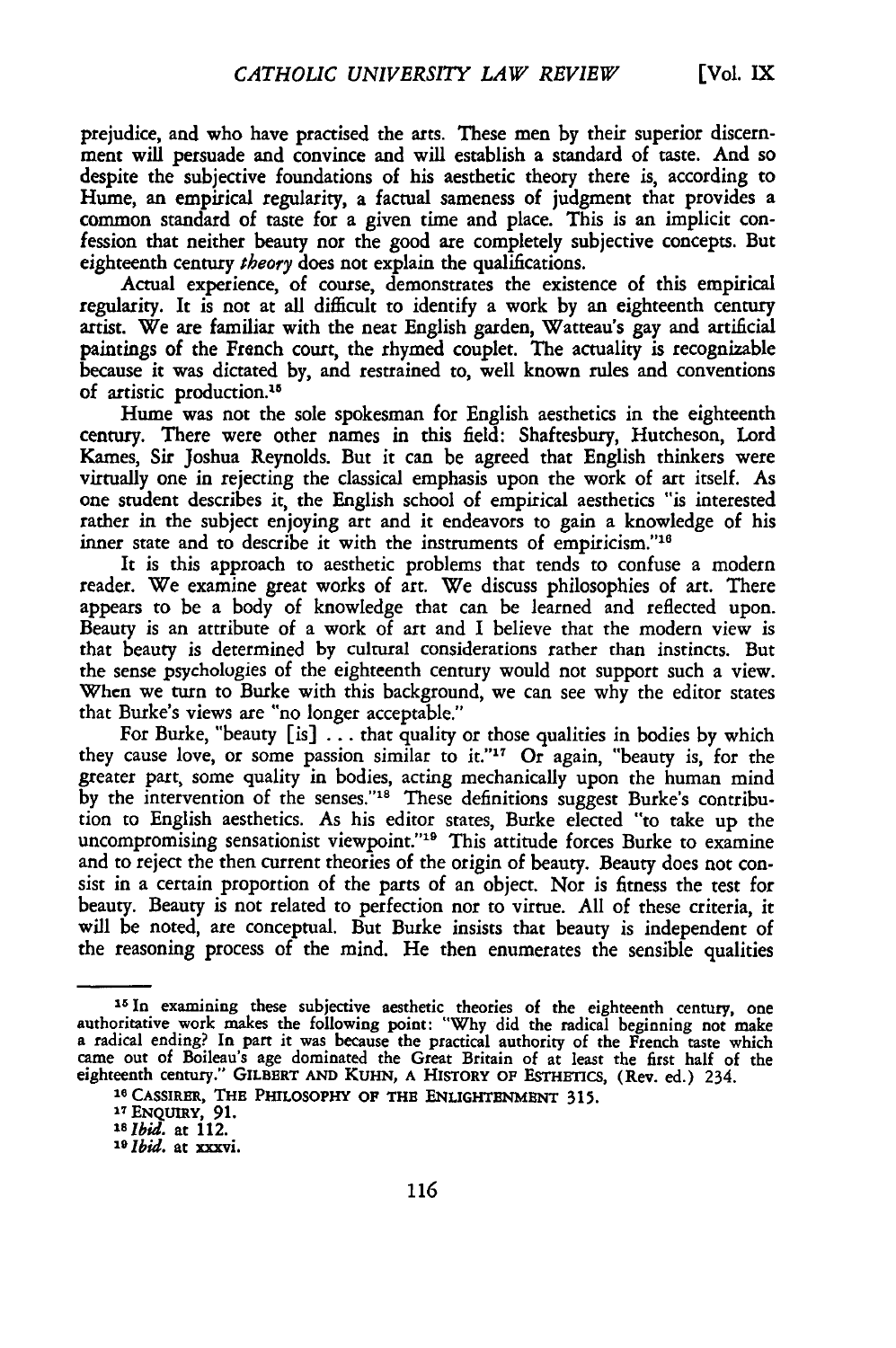that, when in conjunction, impinge upon the mind and forthwith produce the impression of beauty. Beautiful objects are small and smooth. Their variations are gradual, delicacy is essential. The coloring of beauty is bright and clear, and gracefully blended.

These attributes should be contrasted with those that affect the mind with sublimity. This feeling arises when the mind has been moved by some degree of terror. Such an effect upon the mind is favored by obscurity, great size, darkness, a sense of privations, and the suggestion of infinity and power.

That these assorted qualities can produce beauty or sublimity is remarkable. Burke is satisfied that these results can be completely explained by an association of the feeling and the event; "whatever is qualified to cause terror, is a foundation capable of the sublime." and "whatever produces pleasure **...** is fit to have beauty engrafted on it."<sup>20</sup> It is all very cleverly set forth,<sup>21</sup> but the reader ought not to inquire too closely into the precise manner by which these effects are produced on the mind. Burke is frank to say that he does "not pretend that I shall ever be able to explain, why certain affections of the body produce such a distinct emotion of mind, and no other; or why the body is at all affected by the mind, or the mind by the body."<sup>22</sup>

The obsolete psychology upon which Burke's discussion is based makes it impossible for a modern reader to regard Burke's conclusions seriously. Mr. Boulton gently speaks of Burke's "absurdities." And it is best to leave it at that. A sympathetic critique of Burke's aesthetic theory is given by the editor who also shows how Burke's work and that of his contemporaries led to the development of the body of learning now generally called aesthetics.

Modern enthusiasts of the political philosophy developed by Burke in his later years are aware of the apparent contradiction between the sense psychology of the *Enquiry* and the natural law doctrine used by Burke in the *Reflections.* The contradiction can be avoided<sup>28</sup> or denied.<sup>24</sup> I am not satisfied with either method. In 1757 Burke was in accord with the general thinking of his contemporaries; thirty years later he was denying the consequences of that thinking.

The modern fame of Burke is not founded upon the *Enquiry,* but for that reason it should not be ignored. This book does offer a valuable insight into the methods and principles of thinking and speaking that were followed by Burke in his later years of greater fame. The following discussion is offered as a possible key to a problem that must be faced by every student of the works of Edmund Burke. It cannot be denied that there are many passages throughout

*<sup>2</sup>Olbid.* at 131.

<sup>21</sup> In the *Sublime and Beautiful* "there is a good deal of the superficial cleverness which is so common in the eighteenth century." W. P. Ker, ON MODERN LITERATURE: LECTURES **AND** ADDRESSES **31. 22** ENQUIRY 129. This statement comes in a section that is specifically intended to dis-

cuss "the efficient cause" of the sublime and the beautiful. **<sup>23</sup>**Father Canavan recognizes the "sensistic epistemology" of the *Sublime and Beautiful,*

but he argues that Burke did not apply "his rather crudely materialistic aesthetic theory to the principles of morality." Canavan, *Edmund Burke's Conception of the Role of Reason in Politics,* 21 J. OF POL. 60, 71 (1959).<br>24 "Burke was too Christian to make individual empiricism, logical reason, or pleasure

the criterion for good taste and value judgments in aesthetics any more than in ethics." STANLIs, EDMUND BURKE **AND THE** NATURAL LAW 170.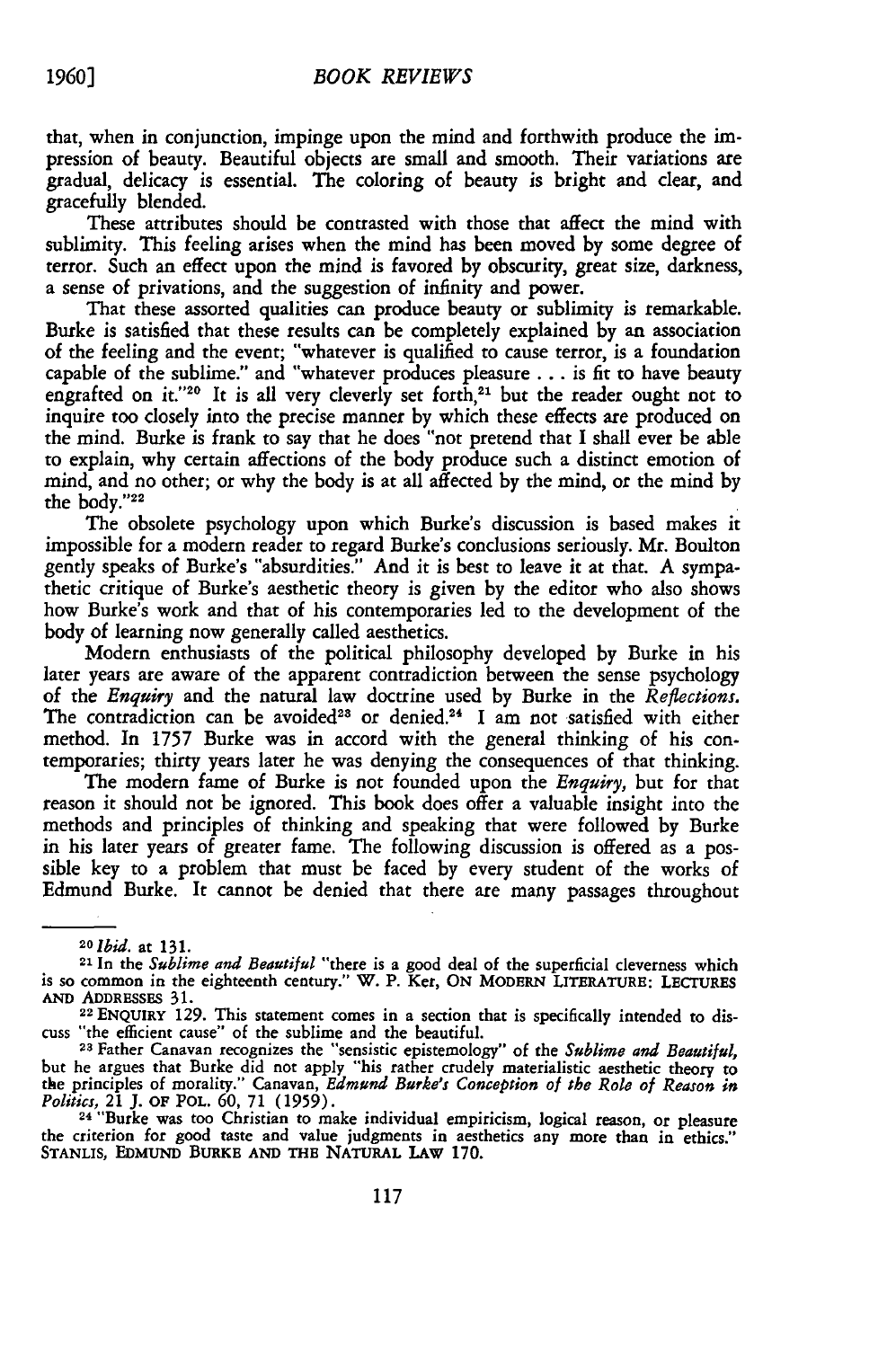Burke's works that have no readily ascertainable meaning.<sup>25</sup> It is my suggestion that many of these obscurities were deliberate. The evidence for this suggestion and the reasoning upon which it is founded are what follows.

It has been noted that at the beginning of his literary career Burke is regarded as taking the extreme anti-rational position available to him."6 His basic premises preclude the intervention of the mind in the determination of the sublime and the beautiful. Mr. Boulton notes that "there is that constant interest in the irrational response to art and life, the kind of response which is 'natural' (a word later used freely in his attack on Richard Price in the *Reflections)* and not at all under the control of the analytic reason."<sup>27</sup>

This same attitude was present thirty years later when he maintained that the irrational forces of history are the best guides for men and societies, "the happy effect of following Nature, which is wisdom without reflection, and above it." Always he counselled prudence by which he meant that men should not press their ideas to logical extremes. The right course was not necessarily that to which reflection pointed. It must have hurt him to hear that his early speeches in Parliament were regarded as "abstracted and subtle" but he rallied—"perhaps it is true; I myself don't know it; but think, if I had not been known to be the Author of a Book somewhat metaphysical, the objections against my mode of Argument would be of another nature, and possibly more just."<sup>28</sup>

These reflections on Burke's habits of thought appear to present a paradox. For Burke is the great debater, the man who took such pains to prepare his speeches and pamphlets, the man who worked so hard to persuade, to reach, and to turn the minds of men. Yet he is the same one who would have denied to the French people the right to change their lot in life by following the results of their philosophizing. And we have just seen that reason was allowed no part in determining beauty.

This apparent contradiction poses a question of fathoming the mind of a man who used words in torrents. And they were effective torrents. It is true that not infrequently a passage flowed out that had no apparent meaning. Such a result bothers conscientious critics and should bother biographers of Burke. That words and sentences either do or do not have meaning seems a truism. But Burke himself did not completely subscribe to this view insofar as meaning is confined to conventional dictionary precision. Section V of the *Enquiry* is devoted to words and how they affect the mind.

He begins by questioning the notion that the power of poetry and eloquence lies in the raising of ideas in the mind. An analysis of types of words shows that it is unlikely that many words are capable of raising specific images in the mind. This applies particularly to abstract words such as liberty, virtue, and honor. Such words act on the passions through the associations they raise of good and evil. As in a conditioned reflex, the sound of the word will finally produce the emotion

**<sup>25</sup>**Some of these passages were discussed **by** the present writer in *Edmund Burke: An Introduction*, 7 CATH. U. L. REV. 61 (1958).

**<sup>28</sup>**"Edmund Burke . . . was more radically anti-rational than most of his group in reducing the whole esthetic process to passion. **GILBERT AND KUHN,** A **HISTORY OF ESTHETICS** (Rev. ed.) 253. **27 ENQUIRY,** xi.

**<sup>28</sup> CORRESPONDENCE** I, 241.